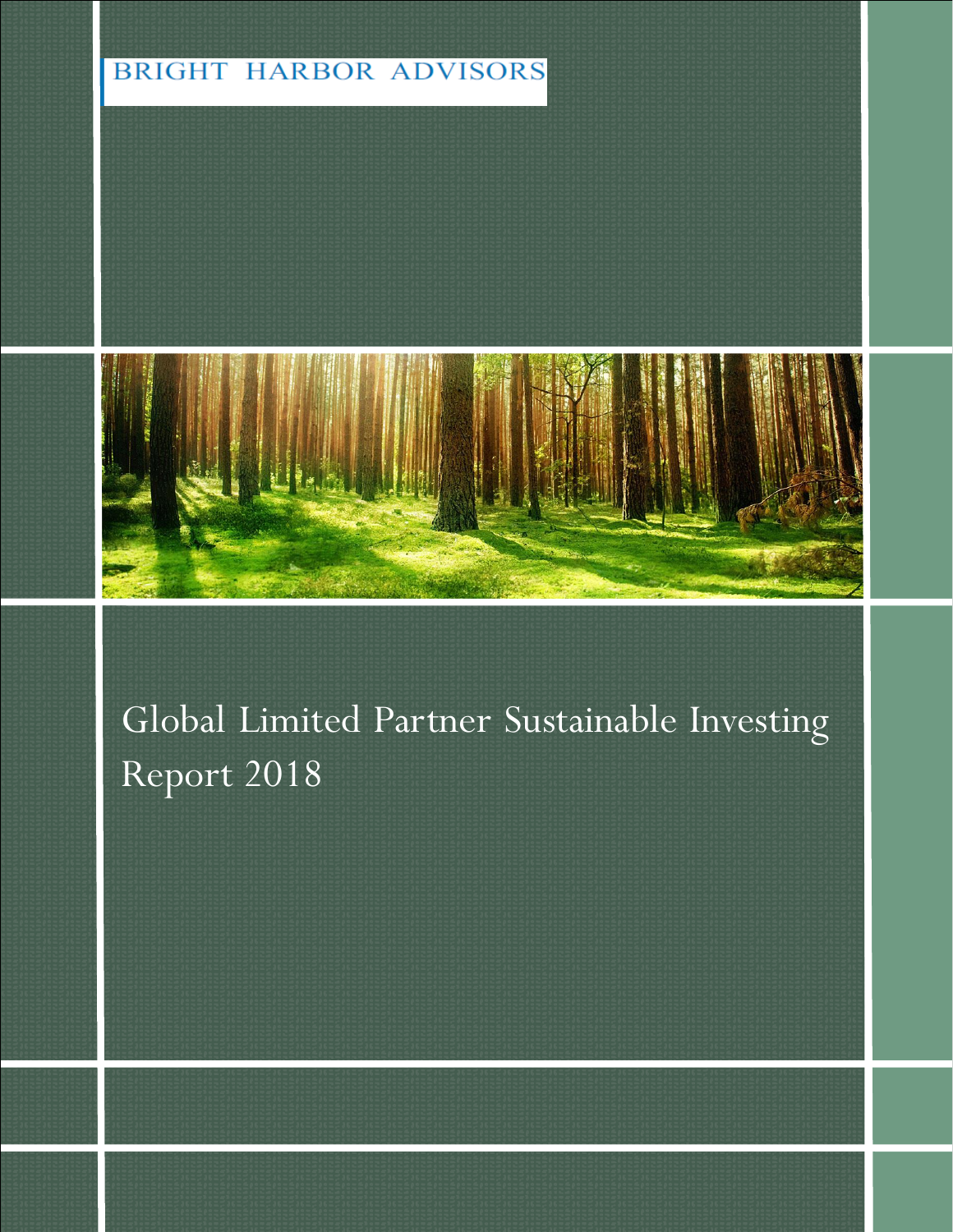# Introduction

Recent trends in Sustainable investing indicate a shift in views from accepting some principals in sustainability to more investors now beginning to adjust their investment policies and decision making to directly target many sustainable themes available , and continuing to aggressively incorporate ESG (environment, social and governance) in their decision making.

Some of the data points that show the trend include according to a 2017 McKinsey Report: sustainable investments have increased to 26% of professionally managed assets around the world (1); many of the largest endowments globally have divested or are no longer making new fossil fuel investments including, Cambridge, Oxford, Harvard, Yale, Stanford, Georgetown, MIT and others; Larry Fink (CEO of Blackrock) has recently sent a letter to shareholders on Blackrock's commitment to ESG policies (2) and lastly, although with a long history of leadership in the field of sustainable investing, CalPERS has recently become much more vocal on the topic and has devoted leadership internally to the effort.

A number of terms have recently been incorporated around 'Sustainable' investing. ESG, Sustainable, Responsible, Impact and Socially Responsible seem to be almost interchangeable today. The purpose of this survey was to understand investors' views on investments that are focused on Sustainability / Impact rather than views that broadly speaking 'check the box' of being ESG compli ant. Sustainable investing is therefore defined herein as investments that are focused on Sustainability / Impact.

Although much of the Sustainable investing trends have been in more liquid markets , the primary focus of this survey is with regard to investors' views towards Sustainable investing in the alternatives investment asset class. The spirit of the survey was to not only understand investor's views on returns, strategies and sectors but also to get a better grasp on how institutions are set up to tackle the investment decision making process and where they are in building out their capabilities.

To garner a perspective on Sustainable investing from the private equity industry including key opportunities and constraints for global investors , Bright Harbor Advisors conducted the Global Limited Partner Sustainable Investing Survey in July 2018, collecting data from 72 instituional investors who are primarily North American (82%) and Western European (14%) with a combined private equity allocation exceeding \$500 billion and with 82% managing between greater than \$1 billion of AUM.

Consulting and advisory firms make up the largest portion of the survey respondents (22%), followed by fund-of-funds (15%), endowments (13%), and asset managers (11%). Given that consulting and advisory firms typically have a wide array of institutional investors as clients , their feedback should represent a broader set of underlying investors.

It's worth noting that some bias to the survey results is expected given that many potential respondents who don't have any mandate for Sustainability would naturally decline to participate.

Some of the more interesting results from our survey include:

- Water and wastewater treatment as the most compelling opportunity above solar, sustainable food production, Wind and others.
- Almost 20% of investors have sustainable private fund managers in a dedicated bucket and 81% have some type of Sustainability/Impact, or ESG mandate as part of their formal investment policy.
- More than 2/3 of investors surveyed do not make investments in carbon strategies concurrent with Sustainable investment strategies.
- Regarding which type of Sustainable investment strategy is most compelling, growth equity beat out both infrastructure and venture capital.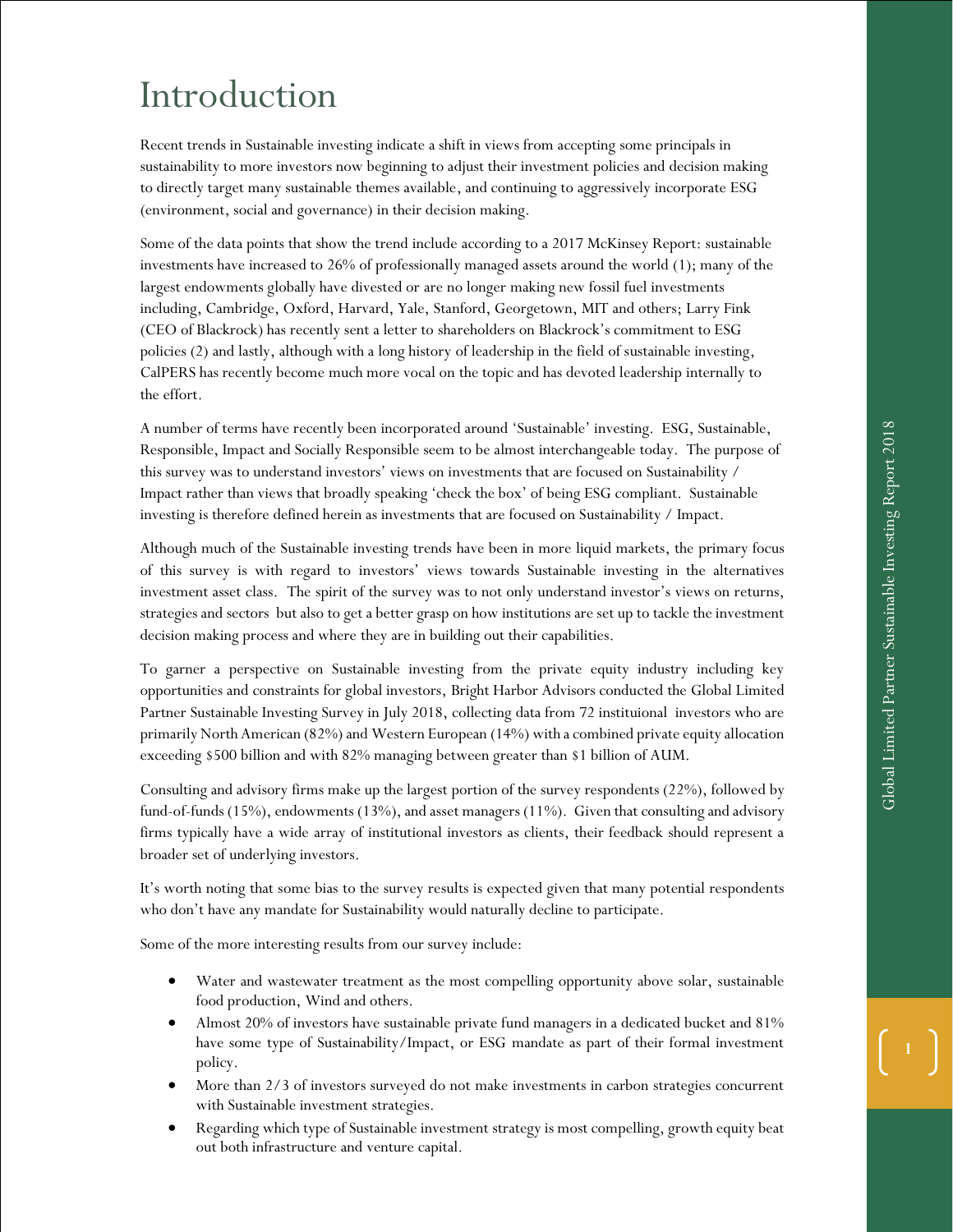• With respect to how well institutional investors are organized to make professional investment decisions in Sustainable / Impact or ESG investing, we found that close to 1/3 of respondents have someone on their team dedicated to the space.

We hope this report provides you with some insight into the current views of institutional investors on Sustainable investing. The team at Bright Harbor Advisors would like to thank the survey respondents for taking the time to share their perspective and as always, we welcome any feedback you may have.

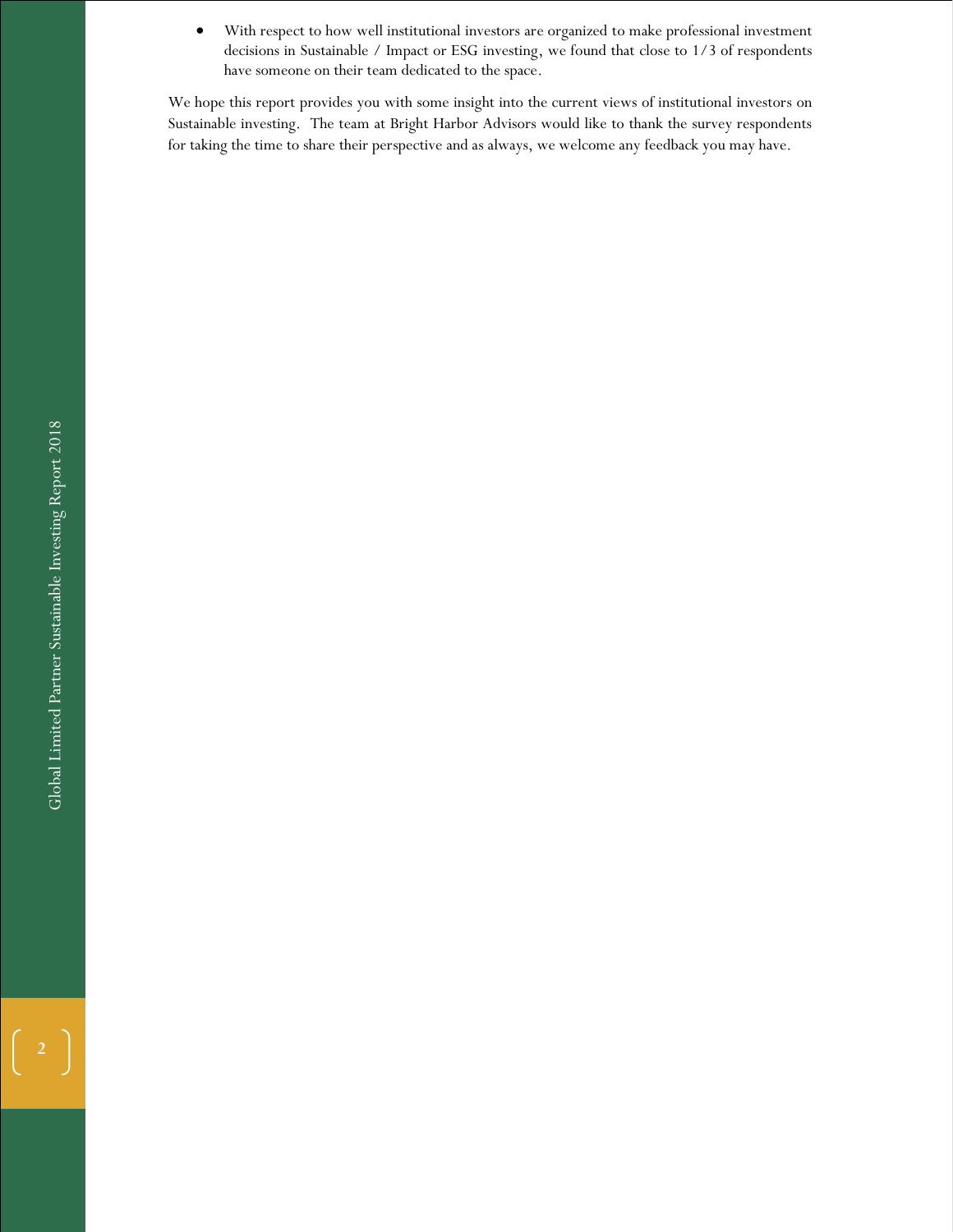## Respondent **Overview**

The 2018 Bright Harbor Global Limited Partner Sustainable Investing Report collected data from a diversified base of investors a combined private equity allocation exceeding \$500 billion.

Most of respondents were North American and Western European (96%).

Consulting and advisory firms make up the largest portion of the survey respondents, followed by fund-of-funds, endowments and asset managers.

# **Investors by Type**



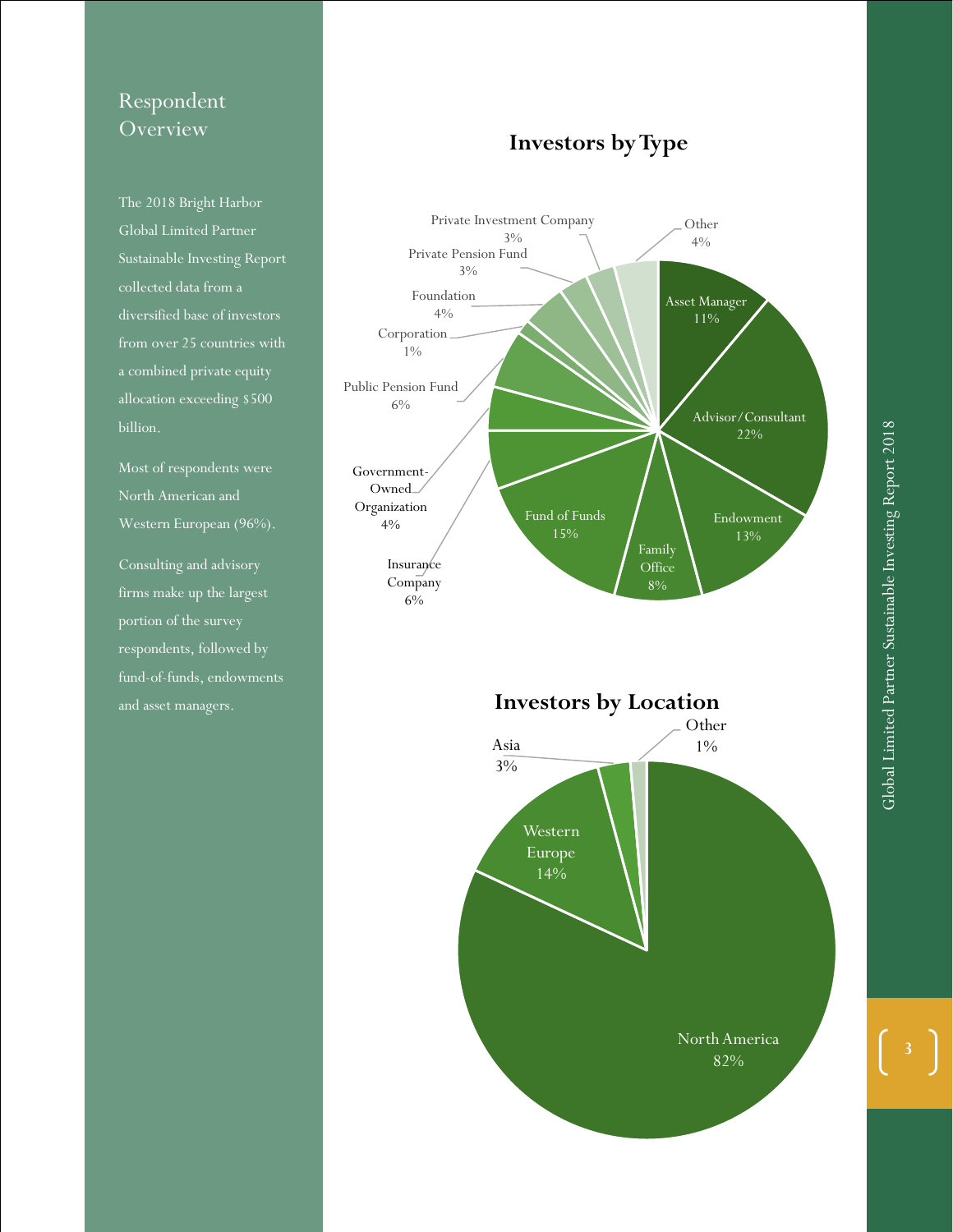

#### **How much are your Assets Under Management (AUM)?**

### Assets Under Management

82% of the investors have an AUM greater than \$1 billion. This would suggest that feedback on the survey is from the perspective of sophisticated institutional investors.

#### **Does your organization make investments in sustainable (focused on Sustainability / Impact) strategies?**



#### Sustainable Investing

We felt it was important to understand the appetite for Sustainability / Impact and how they expressed that through their investment allocations.

Surprisingly, 30% of respondents say they make Sustainable private investments. Given the broad trend of having some type of ESG accountability for investors, having 21% of respondent investing in ESG but not Sustainable and having 18% investing in public (which could be considered largely ESG, rather than sustainable) makes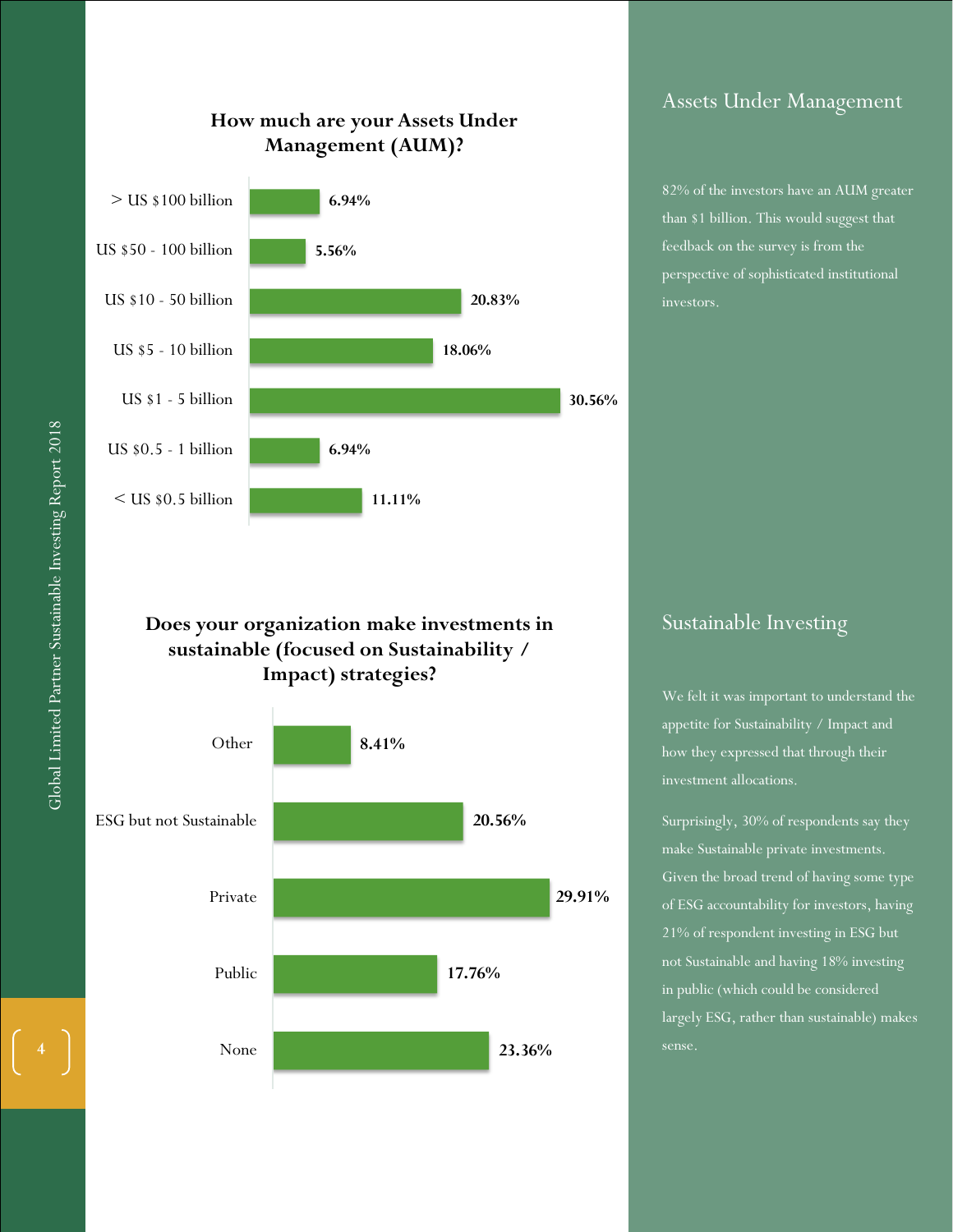## Long-Term Trends

Clearly innovation is a theme that encompasses many strategies. A little more than a 45% of respondents recognizing the long-term trends of demographics and climate changes suggests support for more traditional Sustainable investment strategies. It will be important to see how this changes over time.

#### Sub-Sectors

The most compelling investment opportunities are generally reflective of consensus views on broader global trends. Given that early outsized returns have been largely harvested in solar and wind, it's not surprising to see water and food high on the list of compelling investment opportunities.

## **Which of the long-terms trends do you currently invest through private equity / debt / real asset strategies?**



**Where do you think the most compelling investment opportunities present themselves today (rank top 5 with 1=best)?**



*Respondents feedback was point weighted*

**5**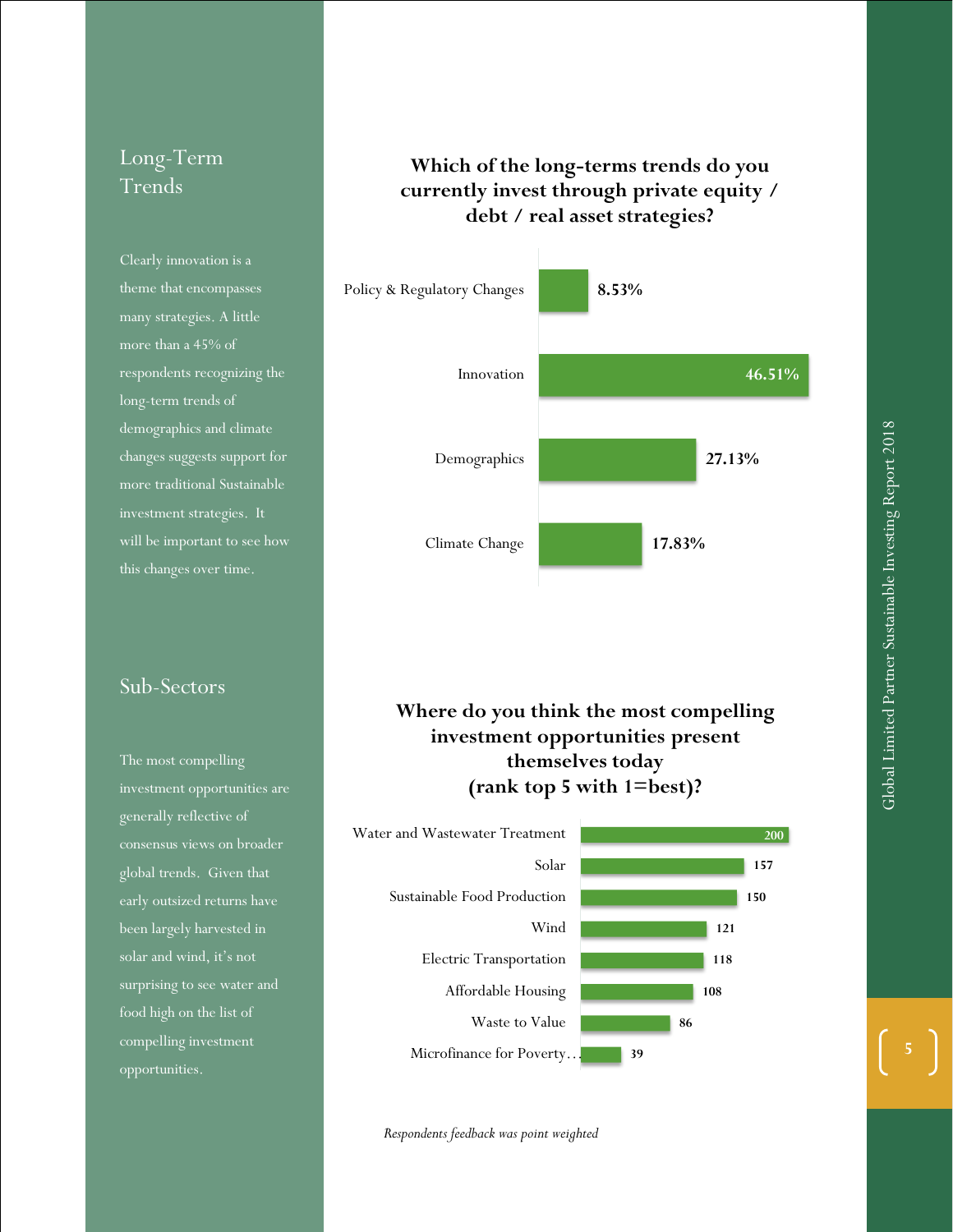#### **What are your net return hurdles for Sustainable private equity fund investments on an unlevered net IRR basis?**



#### **Do you make investments in carbon strategies concurrent with Sustainable strategies?**



#### Expected Net Returns

The return hurdles would clearly depend on the preferred strategy in Sustainable investing but as we see on Page 11, the return expectations reflect the compelling types of investment strategies. Another potential conclusion to draw here is that 8.33% of respondents expect a premium to traditional private equity type returns and 6.94% seem to be willing to take a concession.

Sustainable vs Carbon

Having more than 2/3 or respondents mention their unwillingness to make carbon investments concurrent with sustainable strategies seem consistent with the broader trend seen in the US. This is especially true with regard to endowments and foundations looking to more closely align their missions with their investment focus.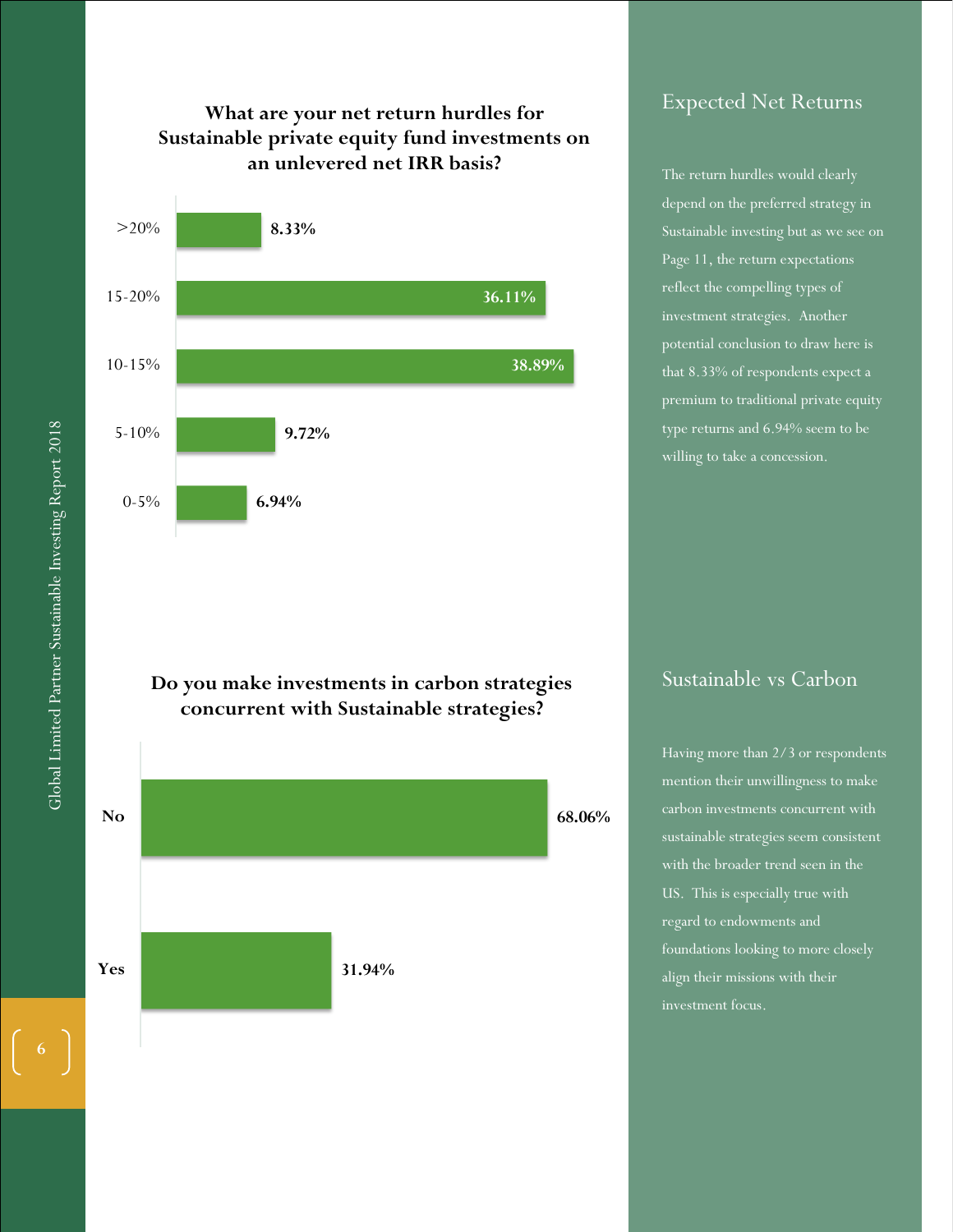## Resource Allocation

As indicated earlier, Sustainability/Impact and ESG investing has become more mainstream and therefore it's not surprising to see institutional investors building out their capabilities to properly support a decisionmaking process in the space.

#### Buckets

It's Bright Harbor Advisors' experience that "bucketing" can vary widely across limited partners. Almost 20% of respondents allocate their Sustainable private fund managers in some dedicated bucket.



#### **How are investments in Sustainable private fund managers "bucketed" in your organization?**



#### **Is there someone on your team dedicated to Sustainability/Impact or ESG investing?**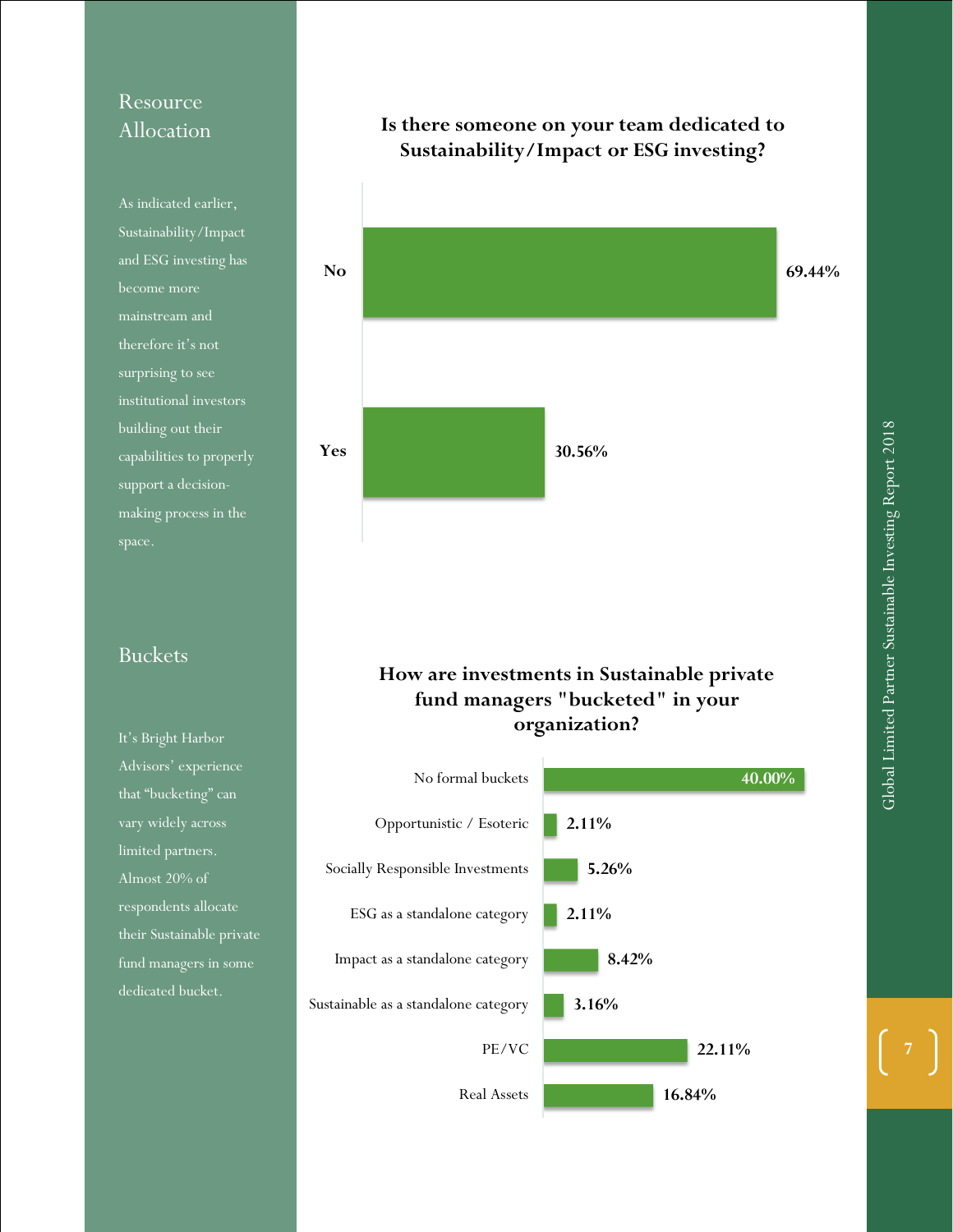

#### **If yes to previous question, how long has it been in place?**



### Investment Policy

Again, some bias expected here as described in the summary given respondents that do not have an interest in sustainability will generally not respond. However, the finding that 81% of respondents have some type of Sustainability / Impact / ESG exposure as part of their formal investment policy speaks to the commitment of investors to the space.

With a full 25% of respondents having some type of Sustainability / Impact / ESG exposure as part of their formal investment policy for 6 years or more shows that for many

Global Limited Partner Sustainable Investing Report 2018 Global Limited Partner Sustainable Investing Report 2018

**8**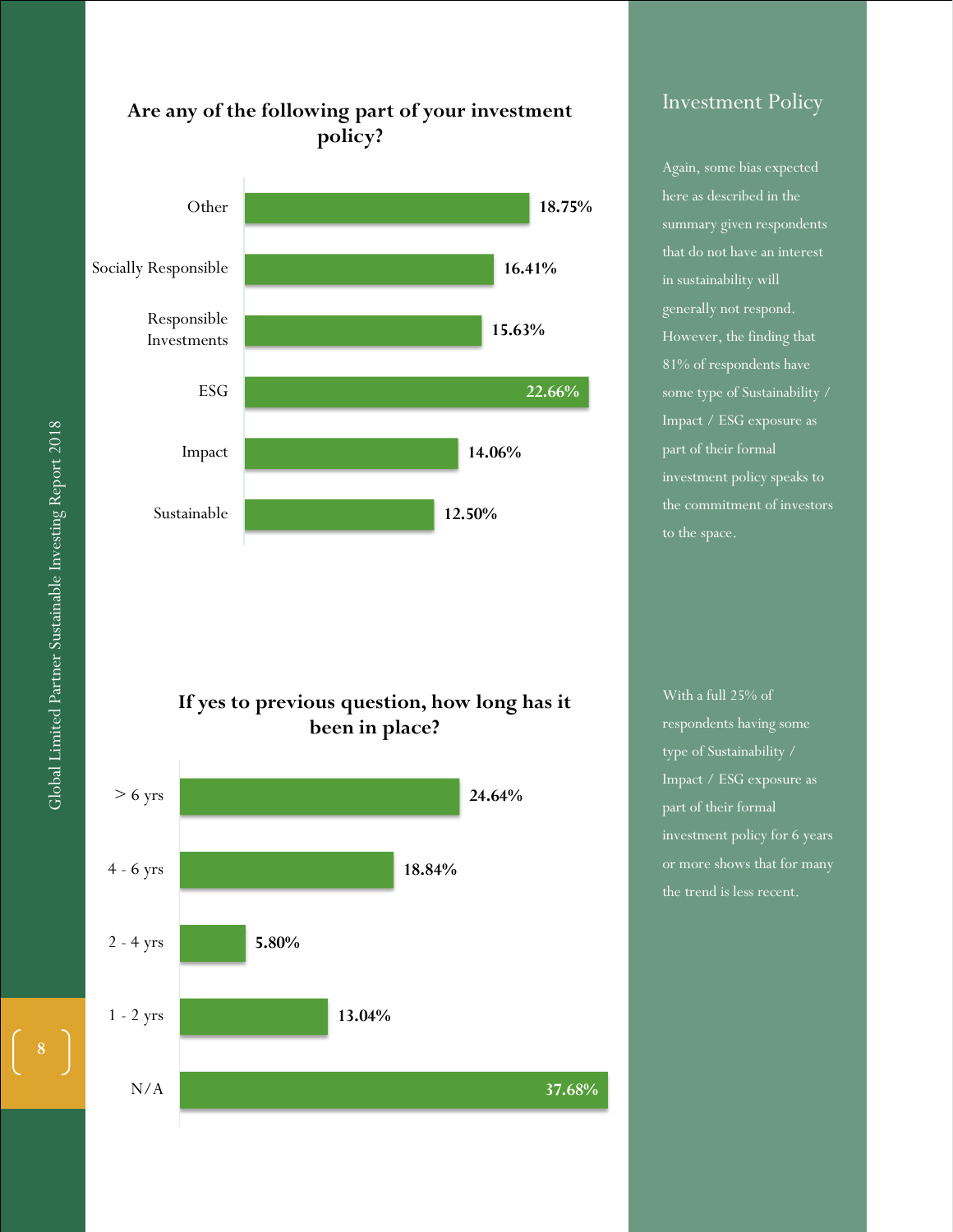#### Measuring Returns

As mentioned earlier in the investing in Sustainable reaching. It's clear that measuring the noneconomic impact remains important. It will be interesting to see what standards emerge as the strategy becomes more widely adopted.



# Portfolio Construction

The finding that 18% of investors with an allocation of 6% or more for Sustainable investments is well above our expectation.

#### **What percentage of your portfolio is targeted for Sustainable investments?**

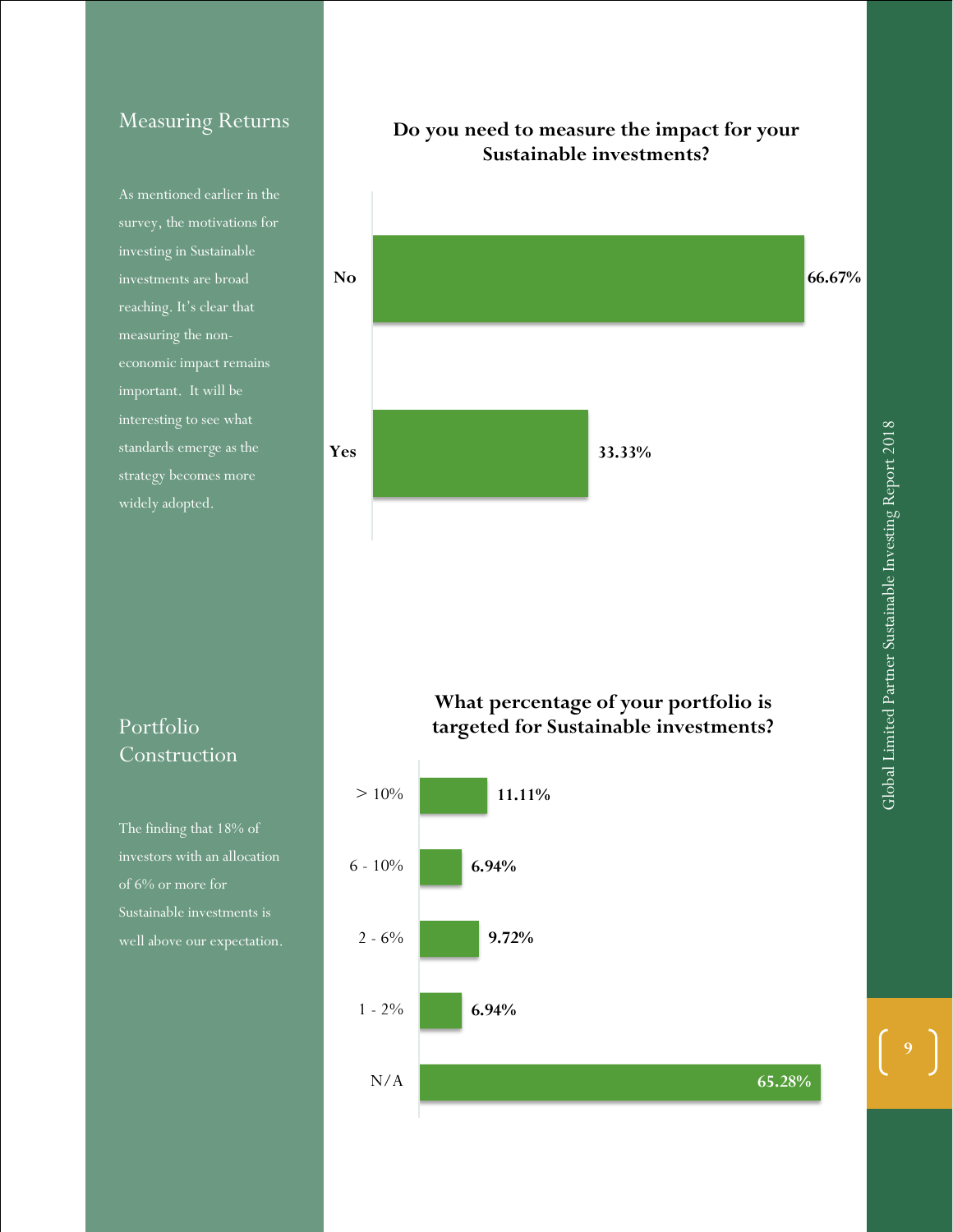



#### **Where is your organization in your Sustainable investing lifecycle?**



### **Obstacles**

Commitments to Sustainable private market fund investments is not without friction points. It is interesting to see one quarter of respondents do not have an internal mandate to invest. Given the broad track record of cleantech and an assumption that Sustainable investors might have had cleantech investments, one might have expected perception risk to be a larger factor.

## Lifecycle

It is important to understand where respondents are in their development regarding sustainable investing. Interestingly, respondents distributed between just starting and having a mature portfolio.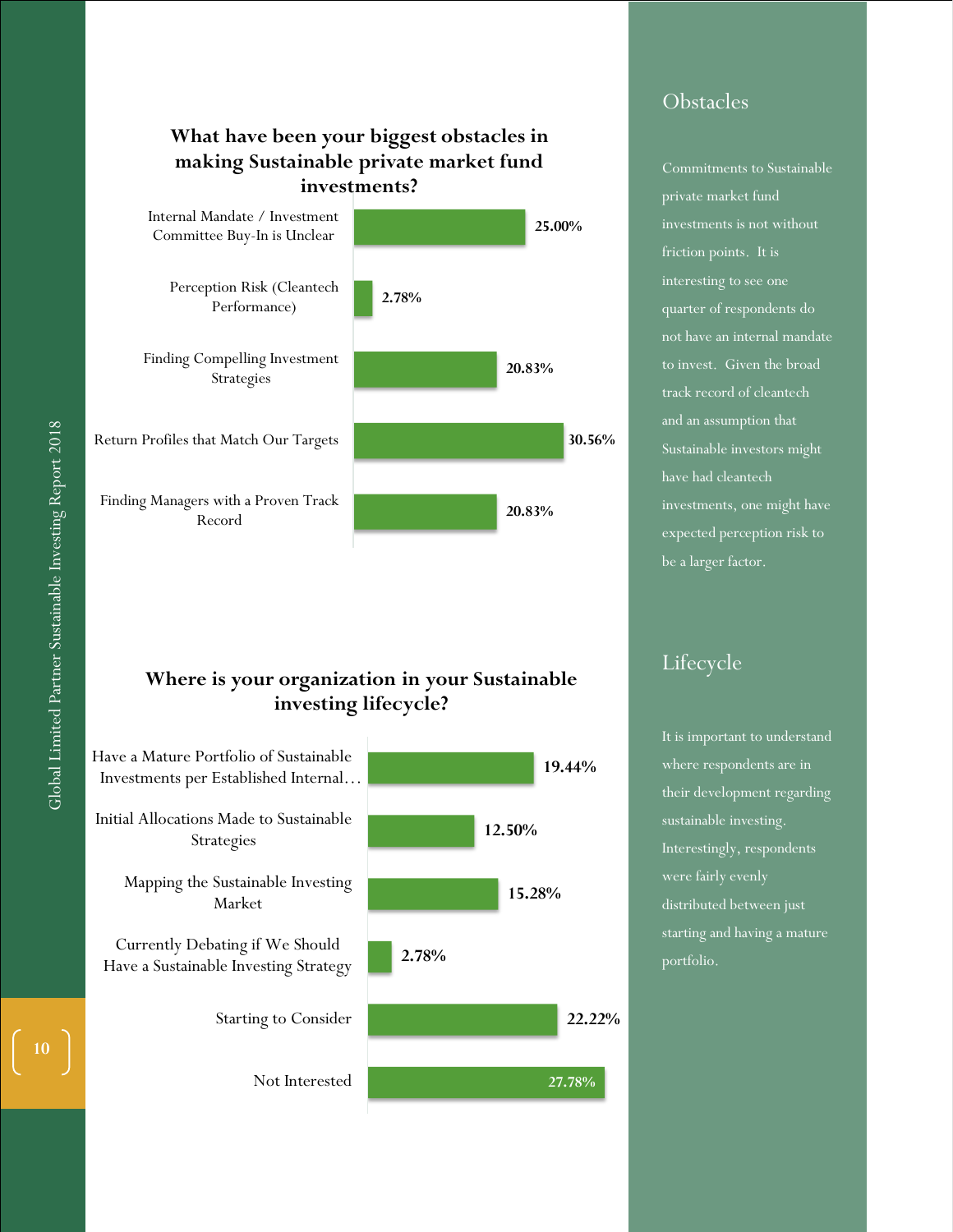## Sustainable Investment Strategy

The growth equity and venture capital focus are generally not surprising given some of the higher expected net return hurdles mentioned on Page 6. Considering the underperformance of classic corporate equity investment structures, it is surprising not to see a larger interest in infrastructure or distributed

### **What type of Sustainable investment strategy is currently the most compelling from a risk/reward perspective?**

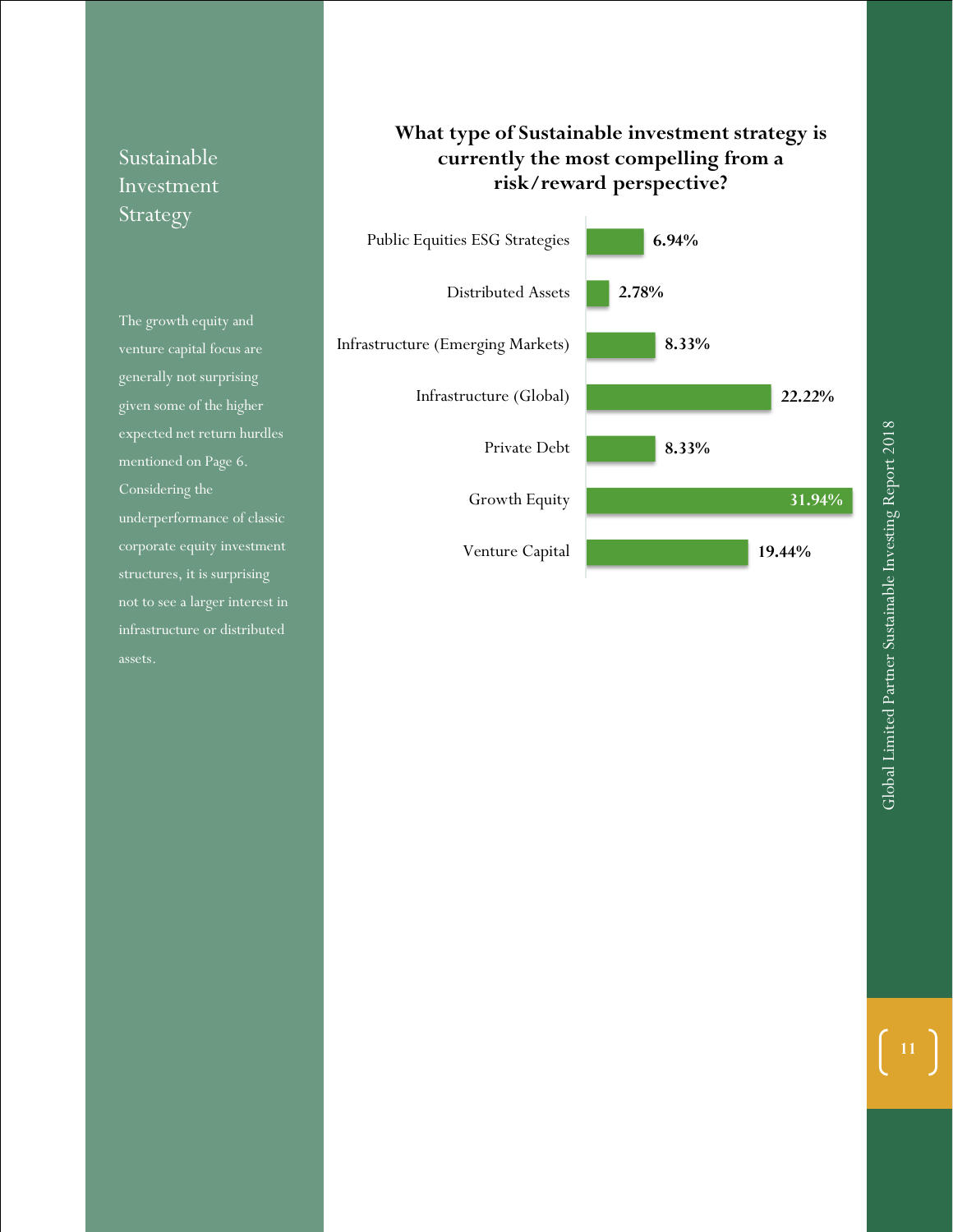#### BRIGHT HARBOR ADVISORS

#### **LOS ANGELES**

1901 Avenue of the Stars, Suite 200 Los Angeles, CA 90067

+1 (310) 694 5995 Ian.schuler@brightharboradvisors.com

#### **NEW YORK**

1345 Avenue of the Americas 2nd Floor New York, NY 10105

+1 (646) 278 4759 John.elliott@brightharboradvisors.com

#### **DENVER**

4600 South Syracuse, 9th Floor, Denver, CO 80237

+1 (720) 593 6644 Brett.nelson@brightharboradvisors.com

## Bright Harbor Advisors

Bright Harbor is a management owned private equity advisory firm with offices in New York, Denver and Los Angeles, providing research -driven private markets advice to general partners and limited partners worldwide through its team of dedicated professionals.

#### **Fundraising**

Bright Harbor provide s private placement services for differentiated private equity fund s between \$100 million and \$1.5 billion. Services include fund formation, full fundraising mandate, top -off or tactical help.

#### **Secondary Advisory**

Bright Harbor acts as a sell side advisor to limited partners for their limited partnership interests and direct assets with a tailored process dependent upon seller objectives and constraints.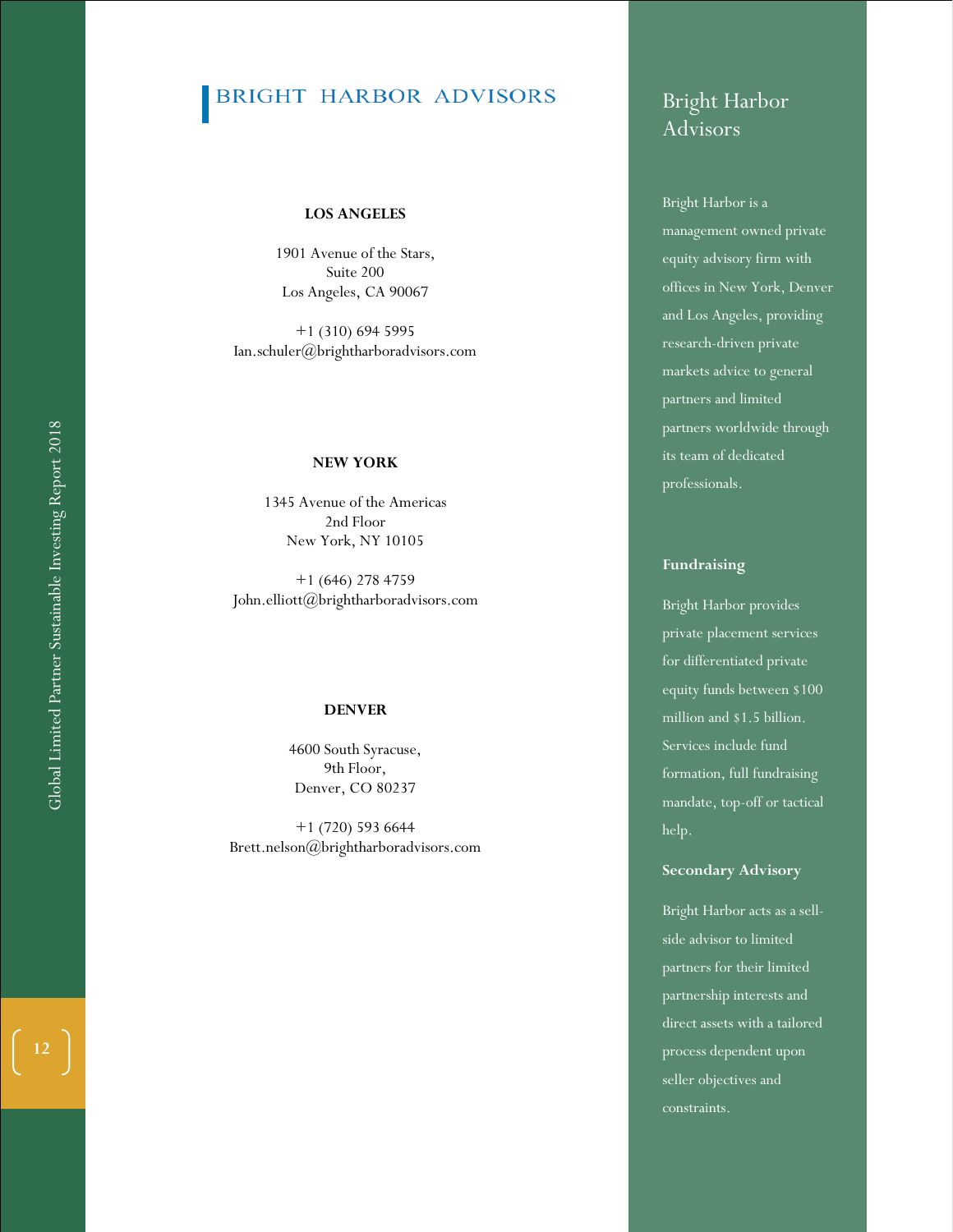#### **DISCLAIMER**

No part of this publication may be reproduced, stored in a retrieval system, or transmitted in any form or by any means, electronic, mechanical, photocopying, recording or otherwise, without the express prior permission of Bright Harbor Advisors, LLC. Reference to information, opinion or other material in this report should clearly state Bright Harbor as its source.

This report has been produced to provide general information about Bright Harbor and views on Sustainable investing. The information in this report does not, and is not intended to, constitute investment advice or an offer or solicitation of interest in respect of the acquisition of any securities or shares, or the provision of investment management services to any person in any jurisdiction in which such solicitation is not authorized, or to any person to whom it would be unlawful to make such a solicitation. While due care and attention has been used in compiling this document, and sources used are believed to be reliable, Bright Harbor Advisors LLC makes no guarantee of the accuracy and completeness of the information and disclaims any liability including incidental or consequential damages arising from errors or omissions.

Bright Harbor Advisors LLC is a Delaware Limited Liability Corporation – Securities are distributed through FDX Capital LLC, a FINRA/SIPC member.

FDX Capital LLC - 515 Madison Avenue, 24th floor New York, NY 10022